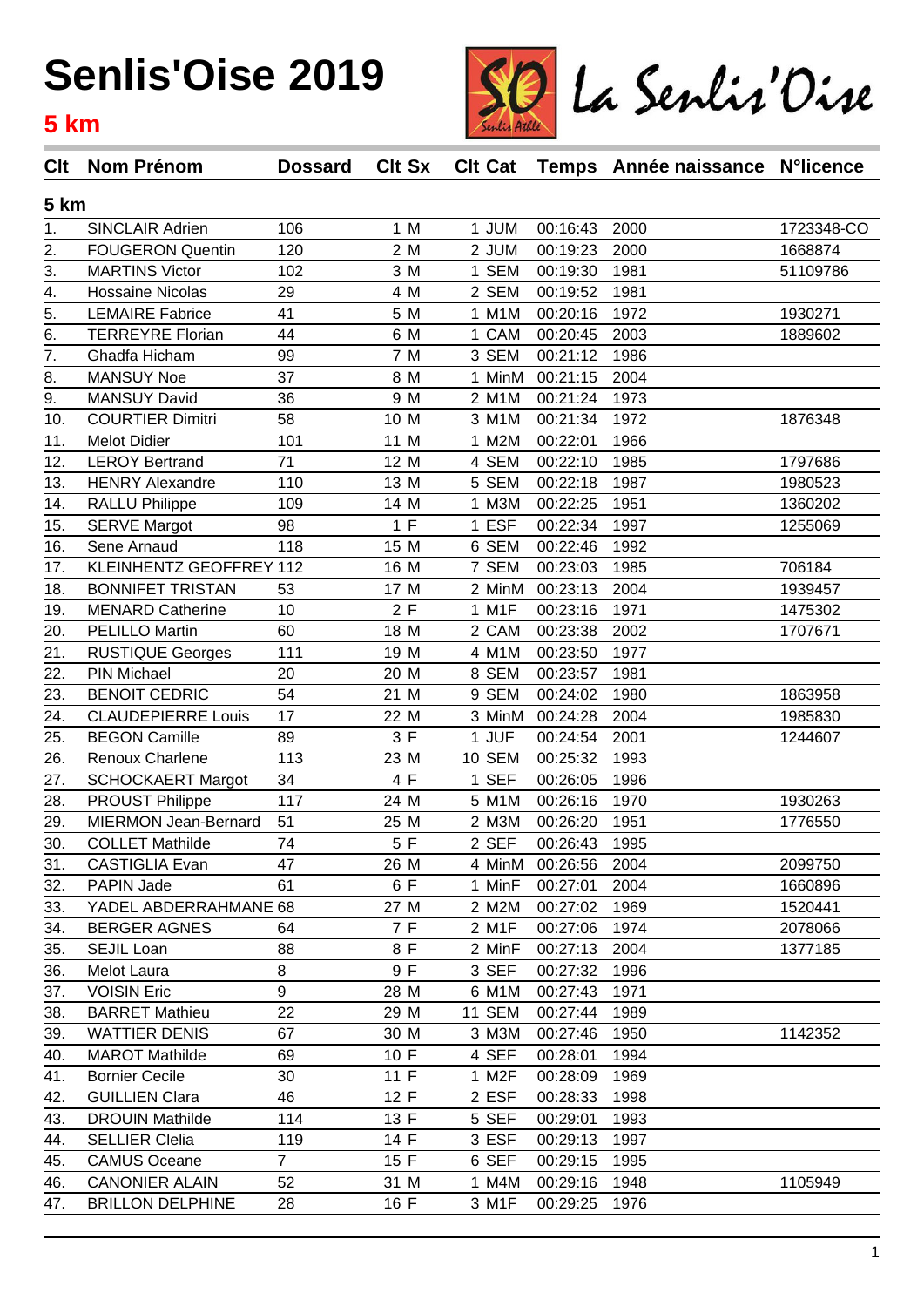# **Senlis'Oise 2019**

#### **5 km**



| Clt | <b>Nom Prénom</b>          | <b>Dossard</b> | <b>Clt Sx</b> | <b>Clt Cat</b> |          | Temps Année naissance N°licence |         |
|-----|----------------------------|----------------|---------------|----------------|----------|---------------------------------|---------|
| 48. | <b>SASSO Elodie</b>        | 63             | 17 F          | 7 SEF          | 00:29:28 | 1982                            |         |
| 49. | ZAT Claude                 | 62             | 32 M          | 7 M1M          | 00:29:28 | 1978                            |         |
| 50. | <b>LULIN Hauteclaire</b>   | 105            | 18 F          | 2 JUF          | 00:29:51 | 2000                            |         |
| 51. | <b>MOURRET Camille</b>     | 12             | 19 F          | 8 SEF          | 00:29:56 | 1990                            |         |
| 52. | <b>LULIN Elisabeth</b>     | 103            | 20 F          | 2 M2F          | 00:29:58 | 1966                            |         |
| 53. | <b>TROCHON Eric</b>        | 80             | 33 M          | 3 M2M          | 00:29:59 | 1960                            |         |
| 54. | <b>LAGAND Laurence</b>     | 18             | 21 F          | 3 M2F          | 00:30:08 | 1960                            | 1177713 |
| 55. | <b>CHARLES Herve</b>       | 32             | 34 M          | 4 M2M          | 00:30:29 | 1966                            |         |
| 56. | <b>CHARLES LUCILLE</b>     | 31             | 22 F          | 9 SEF          | 00:30:29 | 1993                            |         |
| 57. | <b>DEBRAY Juliette</b>     | 2              | 23 F          | <b>10 SEF</b>  | 00:30:47 | 1994                            |         |
| 58. | Mazille Michel             | 87             | 35 M          | 2 M4M          | 00:31:00 | 1949                            | 1686504 |
| 59. | <b>HARTS Frans</b>         | 90             | 36 M          | 8 M1M          | 00:31:02 | 1973                            |         |
| 60. | <b>CAUSSADE Carine</b>     | 83             | 24 F          | 4 M1F          | 00:31:13 | 1974                            |         |
| 61. | <b>HEENS Marine</b>        | 82             | 25 F          | <b>11 SEF</b>  | 00:31:13 | 1985                            |         |
| 62. | <b>TROCHON Anthony</b>     | 70             | 37 M          | 12 SEM         | 00:31:15 | 1986                            |         |
| 63. | <b>ADOUM-DOUASS Elise</b>  | 40             | 26 F          | <b>12 SEF</b>  | 00:31:36 | 1982                            |         |
| 64. | <b>GHOMRI Celia</b>        | 75             | 27 F          | 5 M1F          | 00:31:41 | 1976                            |         |
| 65. | <b>UKISHIMA Malia</b>      | 92             | 28 F          | 6 M1F          | 00:32:05 | 1974                            |         |
| 66. | <b>HOLSTENSSON Axel</b>    | 93             | 38 M          | 3 M4M          | 00:32:42 | 1944                            |         |
| 67. | <b>HARTS Caroline</b>      | 91             | 29 F          | 4 M2F          | 00:32:48 | 1969                            |         |
| 68. | <b>LEBRAND Pascal</b>      | 39             | 39 M          | 9 M1M          | 00:33:28 | 1975                            |         |
| 69. | <b>ROLLET Florian</b>      | 86             | 40 M          | 13 SEM         | 00:33:35 | 1993                            |         |
| 70. | <b>QUERNET Julie</b>       | 85             | 30 F          | <b>13 SEF</b>  | 00:33:36 | 1993                            |         |
| 71. | <b>LEPREUX Francoise</b>   | 78             | 31 F          | 5 M2F          | 00:33:40 | 1964                            | 1187630 |
| 72. | <b>LULIN Rose</b>          | 104            | 32 F          | 1 CAF          | 00:33:41 | 2002                            |         |
| 73. | Kessler Sophie             | 11             | 33 F          | 6 M2F          | 00:33:42 | 1963                            |         |
| 74. | LEPREUX Angelique          | 77             | 34 F          | <b>14 SEF</b>  | 00:33:42 | 1989                            |         |
| 75. | <b>TALLET Estelle</b>      | 5              | 35 F          | <b>15 SEF</b>  | 00:33:49 | 1980                            |         |
| 76. | <b>COET Axelle</b>         | 115            | 36 F          | <b>16 SEF</b>  | 00:33:59 | 1996                            |         |
| 77. | <b>BARRET Severine</b>     | 24             | 37 F          | 7 M1F          | 00:34:07 | 1977                            |         |
| 78. | <b>GUILLAUME Stephane</b>  | 25             | 41 M          | 10 M1M         | 00:34:09 | 1974                            |         |
| 79. | PARIS Sophie               | 108            | 38 F          | 8 M1F          | 00:34:18 | 1970                            |         |
| 80. | <b>BARBIER Fabienne</b>    | 55             | 39 F          | 9 M1F          | 00:34:39 | 1976                            |         |
| 81. | <b>DESTREBECQ David</b>    | 56             | 42 M          | 11 M1M         | 00:34:40 | 1974                            |         |
| 82. | <b>GUIGNEUX Manon</b>      | 96             | 40 F          | 17 SEF         | 00:35:22 | 1991                            |         |
| 83. | <b>TROGER Jessica</b>      | 45             | 41 F          | 10 M1F         | 00:35:35 | 1978                            |         |
| 84. | <b>JEAN Ghislain</b>       | 21             | 43 M          | 12 M1M         | 00:35:51 | 1978                            |         |
| 85. | <b>GARCIA Solene</b>       | 23             | 42 F          | <b>18 SEF</b>  | 00:35:53 | 1988                            |         |
| 86. | <b>WRZOCHOL Christelle</b> | 15             | 43 F          | <b>19 SEF</b>  | 00:35:58 | 1983                            |         |
| 87. | <b>BAILLEUX Gerard</b>     | 16             | 44 M          | 13 M1M         | 00:35:58 | 1976                            |         |
| 88. | MODRJEWSKI Katia           | 3              | 44 F          | <b>20 SEF</b>  | 00:36:03 | 1984                            |         |
| 89. | <b>VENTUROTTI Fabio</b>    | 48             | 45 M          | 14 M1M         | 00:36:11 | 1973                            |         |
| 90. | <b>VENTUROTTI Sian</b>     | 49             | 45 F          | 11 M1F         | 00:36:12 | 1977                            |         |
| 91. | <b>THIBAULT Antony</b>     | 107            | 46 M          | 14 SEM         | 00:36:12 | 1983                            |         |
| 92. | <b>NICOLAS Stephanie</b>   | 13             | 46 F          | 12 M1F         | 00:36:37 | 1978                            |         |
| 93. | LE BELLEC Audrey           | 57             | 47 F          | 21 SEF         | 00:36:37 | 1983                            |         |
| 94. | <b>IGEA Meline</b>         | 1              | 48 F          | <b>22 SEF</b>  | 00:37:09 | 1993                            |         |
| 95. | MOREAU Isabelle            | 72             | 49 F          | 7 M2F          | 00:38:12 | 1964                            | 723388  |
| 96. | <b>BLIN Maite</b>          | 73             | 50 F          | 8 M2F          | 00:38:12 | 1961                            | 2107356 |
|     |                            |                |               |                |          |                                 |         |